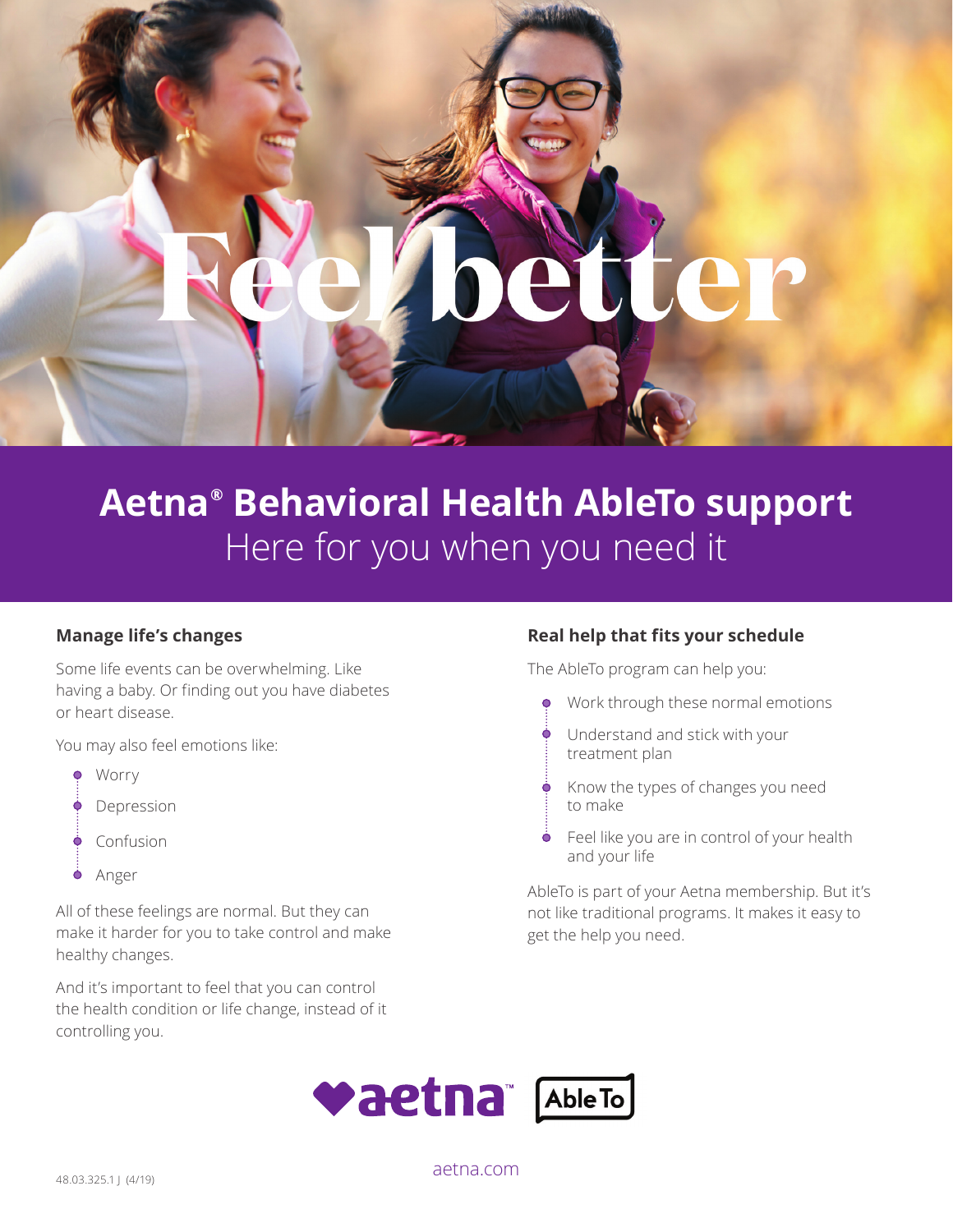#### **Support when and where you need it**

We've teamed up with AbleTo, a leading behavioral health care provider, to offer this convenient program.

The goal is to make it easy for you to complete the program. And to help you see that you are in control and can make healthy changes.

#### **Real help that works**

Meet face-to-face with a therapist and behavior coach using online video. Or you can simply talk on the phone, if you prefer.

This removes the time and hassle of driving to appointments.

Plus, you choose the times that work best for you. During the day, in the evening or on weekends.

#### **You'll work with two AbleTo specialists for eight weeks**



Once a week with a therapist to address emotional challenges like depression, stress and anxiety that can come with a medical diagnosis



Once a week with a behavior coach to identify health goals and develop an action plan

That's two sessions a week, including a final meeting with your therapist. And it's all part of your Aetna membership.



### **Consider AbleTo support if you have experienced one of these health conditions or life changes:**





**The Infertility Support Program is designed for women and men who are managing infertility and the emotions that can come with it.** 

**Aetna is the brand name used for products and services provided by one or more of the Aetna group of subsidiary companies (Aetna). The Aetna companies that offer, underwrite or administer benefits coverage include Aetna Health Inc., Aetna Health of California Inc., Aetna Health Insurance Company of New York, Aetna Health Insurance Company and/or Aetna Life Insurance Company (Aetna). In Florida, by Aetna Health Inc. and/or Aetna Life Insurance Company. In Maryland, by Aetna Health Inc., 151 Farmington Avenue, Hartford, CT 06156. Aetna Behavioral Health refers to an internal business unit of Aetna. Each insurer has sole financial responsibility for its own products.**